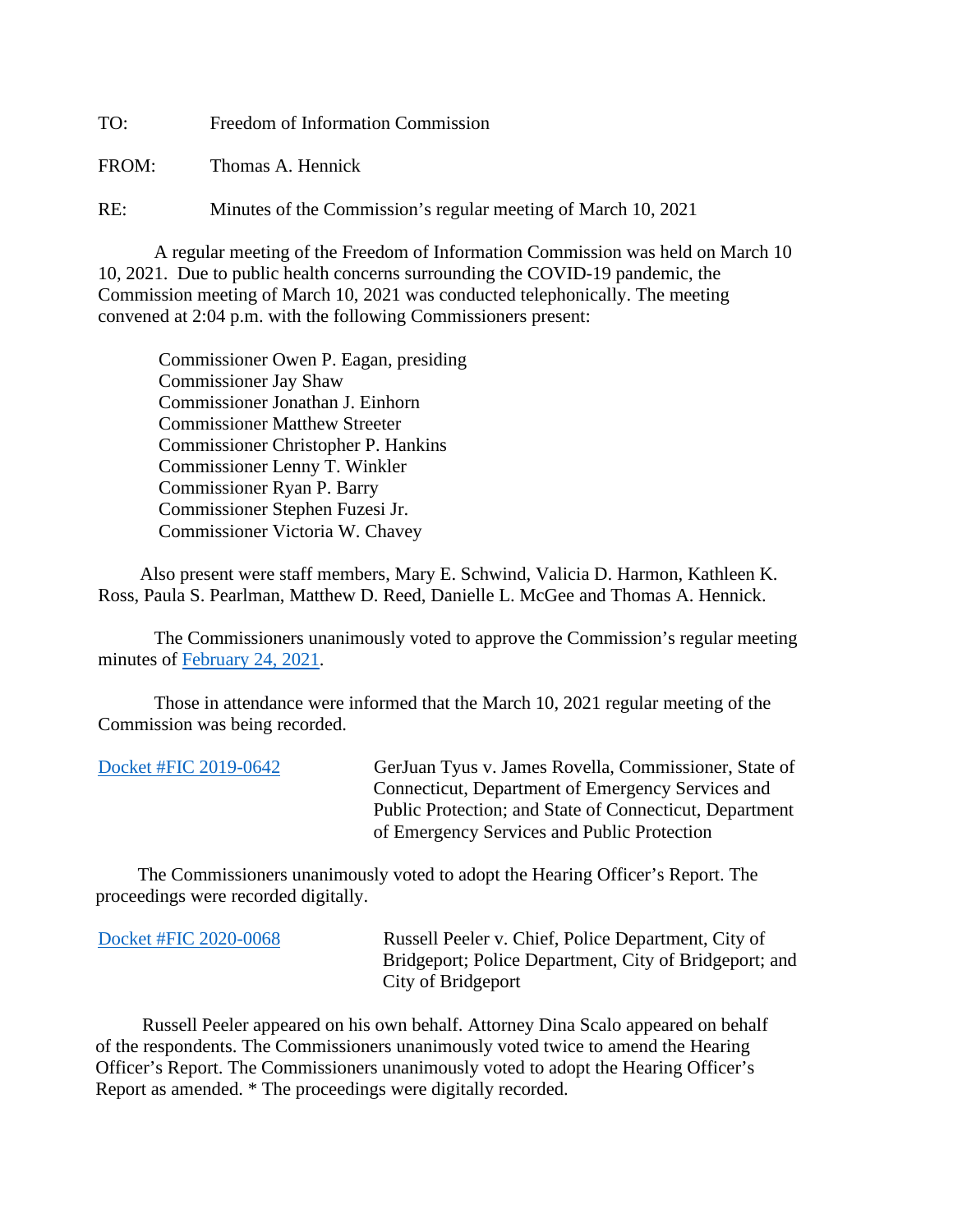Minutes, Regular Meeting, March 10, 2021 Page 2

[Docket #FIC 2020-0159](https://portal.ct.gov/-/media/FOI/FinalDecisions/2021/Mar10/2020-0159.pdf) Shawn Crocker v. Rollin Cook, Commissioner, State of Connecticut, Department of Correction; and State of Connecticut, Department of Correction

 The Commissioners unanimously voted to adopt the Hearing Officer's Report. The proceedings were recorded digitally.

[Docket #FIC 2020-0160](https://portal.ct.gov/-/media/FOI/FinalDecisions/2021/Mar10/2020-0160.pdf) Shawn Crocker v. Rollin Cook, State of Connecticut, Department of Correction; and State of Connecticut, Department of Correction

 The Commissioners unanimously voted to adopt the Hearing Officer's Report. The proceedings were recorded digitally.

[Docket #FIC 2020-0372](https://portal.ct.gov/-/media/FOI/FinalDecisions/2021/Mar10/2020-0372.pdf) Andy Wainwright v. Ann Hughes, State Representative, State of Connecticut, Connecticut General Assembly, House of Representatives; and State of Connecticut, Connecticut General Assembly, House of Representatives

 The Commissioners unanimously voted to adopt the Hearing Officer's Report. The proceedings were recorded digitally.

 Attorney Matthew Reed reported on the Appellate Court decision dated March 2, 2021 *in David Godbout v. Freedom of Information Commission [AC 43535.](http://appellateinquiry.jud.ct.gov/CaseDetail.aspx?CRN=72382&Type=CaseName)*

Mary E. Schwind reported on pending appeals.

Mary E. Schwind reported that Commission staff is continuing to hold contested case hearings remotely and has begun the process of holding remote video hearings.

Mary E. Schwind reported that the relocation of Commission offices is now scheduled for mid-May 2021 but that the move could be delayed.

Paula S. Pearlman reported on several pieces of proposed legislation of interest to the Commission.

The meeting was adjourned at 3 p.m.

Thomas A. Hennick MINREGmeeting 03102021/tah/03112021

\* See attached for amendments

 $\mathcal{L}_\text{max}$  and  $\mathcal{L}_\text{max}$  and  $\mathcal{L}_\text{max}$  and  $\mathcal{L}_\text{max}$